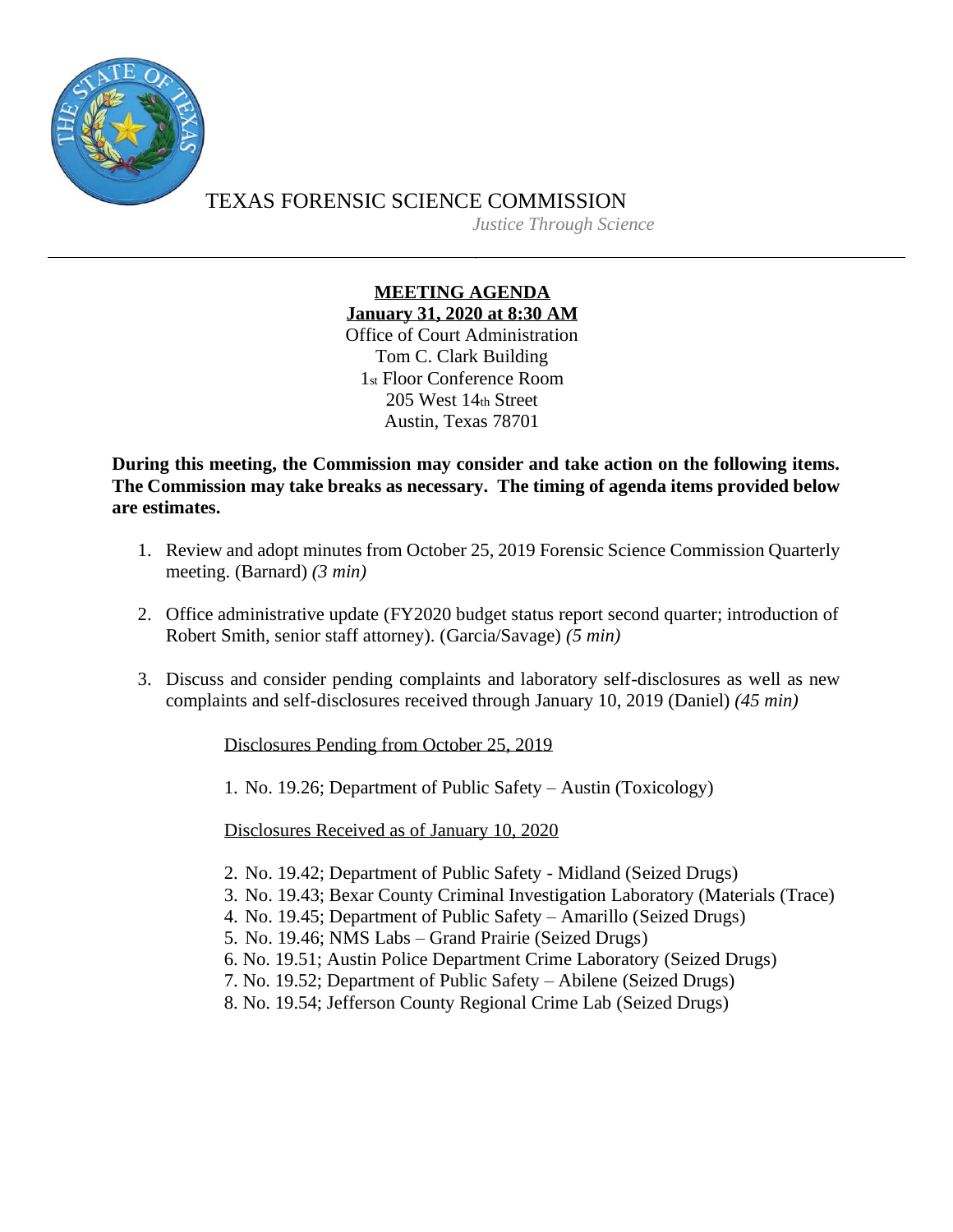Complaints Received as of January 10, 2020

- 9. No. 19.40; Torres, Rolando (Harris County Institute of Forensic Sciences; Forensic Biology/DNA)
- 10. No. 19.44; Scott, Joseph Pastquinel (Department of Public Safety Waco; Forensic Biology/DNA)
- 11. No. 19.47; Lee, Charles (Reliagene; Forensic Biology/DNA)
- 12. No. 19.48; Durden, Gerald J. (Harris County Institute of Forensic Sciences; Forensic Biology/DNA
- 13. No. 19.49; Smiley, James A. (Department of Public Safety Capitol Area; Forensic Biology; DNA)
- 14. No. 19.53; Jackson, John H. (Houston Police Department/Houston Forensic Science Center; Serology)
- 15. No. 20.01; Crowley, Inez (Department of Public Safety Houston, Montgomery County Sheriff's Office; Forensic Biology/DNA, Firearms/Toolmarks, Latent Prints)
- 4. Update on collaboration with the Standards Coordination Office at the National Institute for Standards and Technology regarding pathways for improving accreditation for forensic science service providers in Texas. (Garcia) *(5 minutes)*
- 5. Discuss status of crime laboratory accreditation program, including:
	- a. Accreditation non-conformances and reports received since October 25, 2019 quarterly meeting;
	- b. Update on review of Expertox responses to cited nonconformances; and
	- c. Discuss the Commission's recognition of the College of American Pathologists (CAP) – Forensic Drug Testing program. (Garcia/Savage) *(20 min)*
- 6. Discuss licensing advisory committee update, including:
	- a. Update on licenses issued and renewed;
	- b. Review outstanding licensing rules and proposed rule concepts for approval, including:
		- i. Rule addressing exam eligibility for unaccredited forensic disciplines; removal of physical comparison from the Materials (Trace) categories of analysis under accreditation and licensing rules; and clarifications to provisional fees.
		- ii. Rule providing clarification for one-time provisional license; and
		- iii. Blanket rule revisions, including responses to any comments, withdrawal of initial blanket rule proposal and review and approval of new blanket rule proposal.
		- iv. Rule addressing exception from coursework requirements for Toxicology Analysts who applied for a license prior to January 1, 2019 and are now adding the Seized Drugs discipline to their license. (Garcia/Savage) *(30 min)*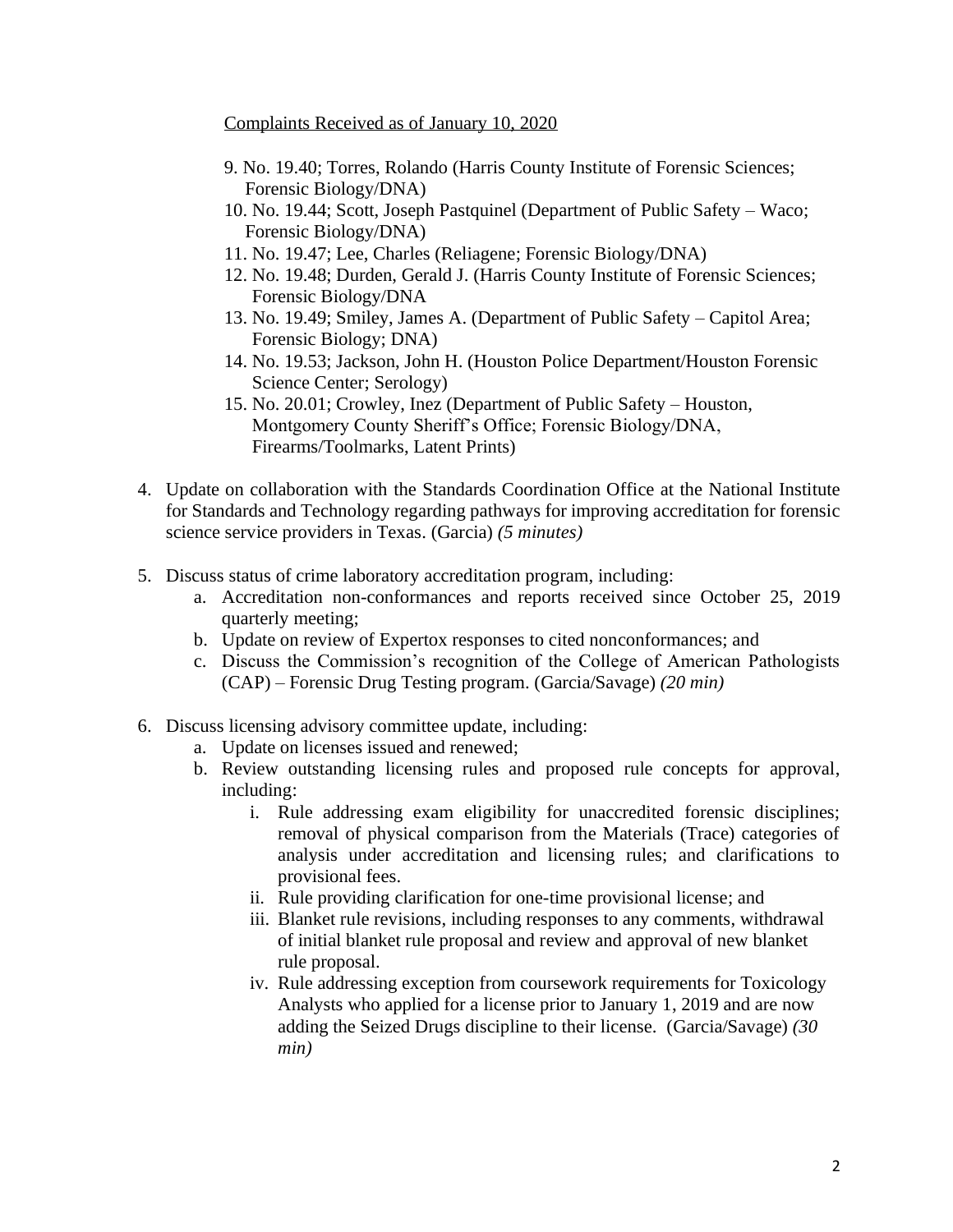- 7. Review and approve draft of policies and procedures addressing the incorporation of Director of Information Resources (DIR) rules for video conferencing. (Savage) *(5 min)*
- 8. Review outstanding general rulemaking proposed rule concepts, including:
	- a. development of procedures for referral of cases to the Office of Capital and Forensic Writs pursuant to Code of Criminal Procedure, Article 38.01§4(h); and
	- b. rule addressing statutory reference to the definition of forensic analysis in the Commission's investigative procedures. (Garcia/Savage) *(10 minutes)*
- 9. Update regarding Collins, Robert (DPS Houston; Forensic Biology) complaint #19.04 investigative panel. (Daniel/Budowle/Buzzini) *(15 min)*
- 10. Update regarding Crime Scene Investigation Working Group. (Garcia/Smith) *(10 min)*
- 11. Develop collaborative work groups to discuss the following new OSAC Registry standards, including implementation:
	- a. Toxicology
		- i. ANSI/ASB 037, Best Practice Recommendation, Guidelines for Opinions and Testimony in Forensic Toxicology, First Edition.
	- b. Interdisciplinary
		- i. ISO 21043-2 Forensic Sciences Part 2 Recognition, recording, collecting transport and storage of items.
		- ii. ASTM E2917-19a Standard Practice for Forensic Science Practitioner Training, Continuing Education, and Professional Development Programs. (Garcia) *(15 min)*
- 12. Update on statewide validation of qualitative method to distinguish hemp from marihuana. (Kerrigan) *(20 min)*
- 13. Convene executive session pursuant to Government Code §551.071, Consultations with Attorney to seek advice about pending or contemplated litigation. *(20 min)*
- 14. Discussion of Lydell Grant exoneration, including DNA analysis, the role of probabilistic genotyping, CODIS issues and lessons learned for statewide application. (Garcia) *(10 min)*
- 15. Update on triage projects for DNA mixture review; update on Austin Police Department cases under review by UNTHSC-CHI. (Budowle/Wicoff) *(5 min*)
- 16. Discuss plans for March 27, 2020 DNA training for criminal lawyers at Bexar County Central Jury Room. (Garcia/Savage/Smith) *(5 min)*
- 17. Update from staff attendance at the December 12-13, 2019 Texas Attorney General's Office Government Law and Liability Conference. (Garcia/Savage/Smith) *(5 min)*